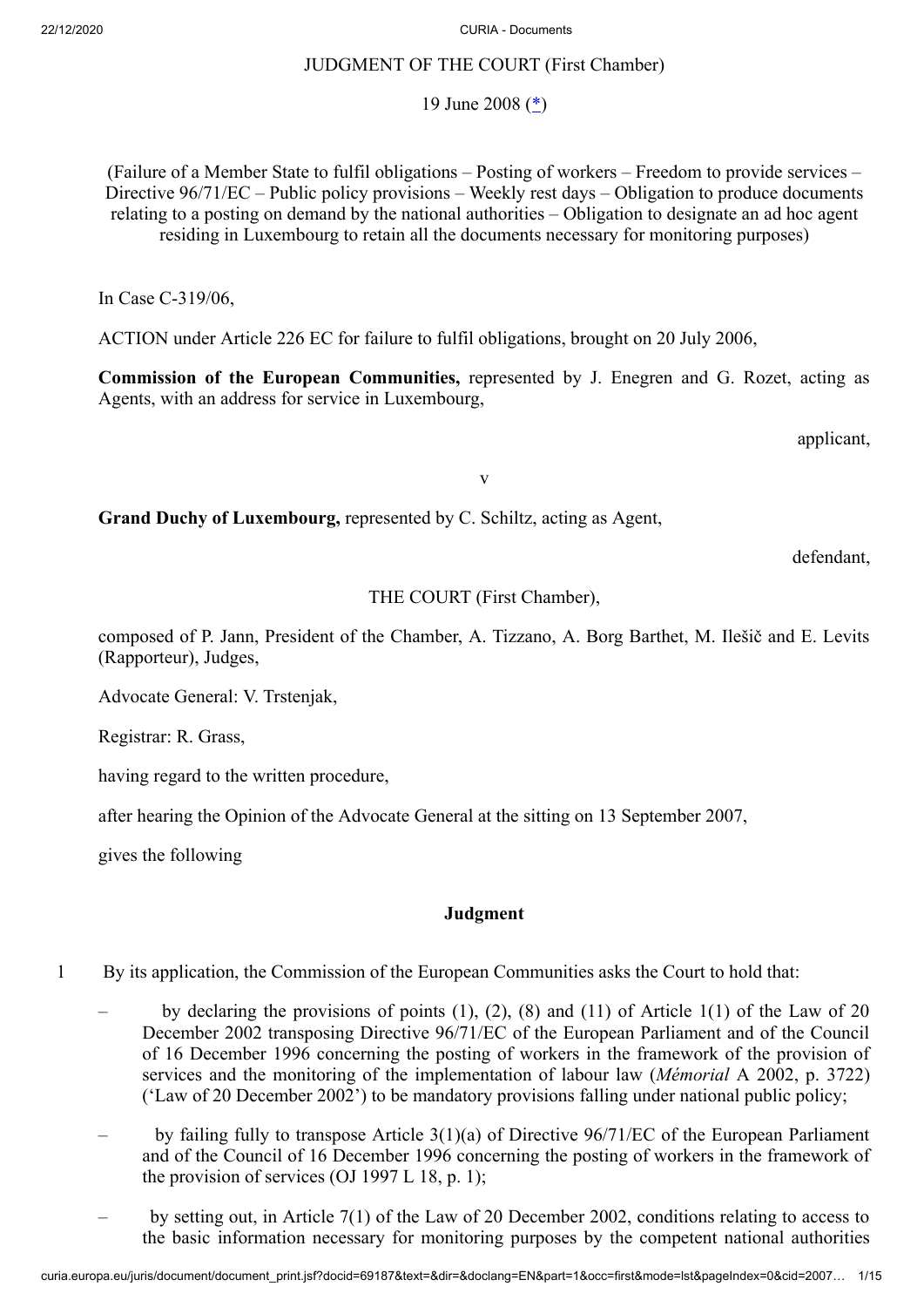with insufficient clarity to ensure legal certainty for undertakings wishing to post workers to Luxembourg, and

– by requiring, in Article 8 of that Law, that documents necessary for monitoring purposes be retained in Luxembourg by an ad hoc agent resident there,

the Grand Duchy of Luxembourg has failed to fulfil its obligations under Article 3(1) and (10) of Directive 96/71 and Articles 49 EC and 50 EC.

# **Legal background**

## *Community law*

2 Under the heading 'Terms and conditions of employment', Article 3 of Directive 96/71 states:

'1. Member States shall ensure that, whatever the law applicable to the employment relationship, the undertakings referred to in Article 1(1) guarantee workers posted to their territory the terms and conditions of employment covering the following matters which, in the Member State where the work is carried out, are laid down:

- by law, regulation or administrative provision, and/or
- by collective agreements or arbitration awards which have been declared universally applicable within the meaning of paragraph 8, in so far as they concern the activities referred to in the Annex:
- (a) maximum work periods and minimum rest periods;
- (b) minimum paid annual holidays;
- (c) the minimum rates of pay, including overtime rates; this point does not apply to supplementary occupational retirement pension schemes;
- (d) the conditions of hiring-out of workers, in particular the supply of workers by temporary employment undertakings;
- (e) health, safety and hygiene at work;
- (f) protective measures with regard to the terms and conditions of employment of pregnant women or women who have recently given birth, of children and of young people;
- (g) equality of treatment between men and women and other provisions on non-discrimination.

For the purposes of this Directive, the concept of minimum rates of pay referred to in paragraph 1(c) is defined by the national law and/or practice of the Member State to whose territory the worker is posted.

...

10. This Directive shall not preclude the application by Member States, in compliance with the Treaty, to national undertakings and to the undertakings of other States, on a basis of equality of treatment, of:

- terms and conditions of employment on matters other than those referred to in the first subparagraph of paragraph 1 in the case of public policy provisions;
- terms and conditions of employment laid down in the collective agreements or arbitration awards within the meaning of paragraph 8 and concerning activities other than those referred to in the Annex.'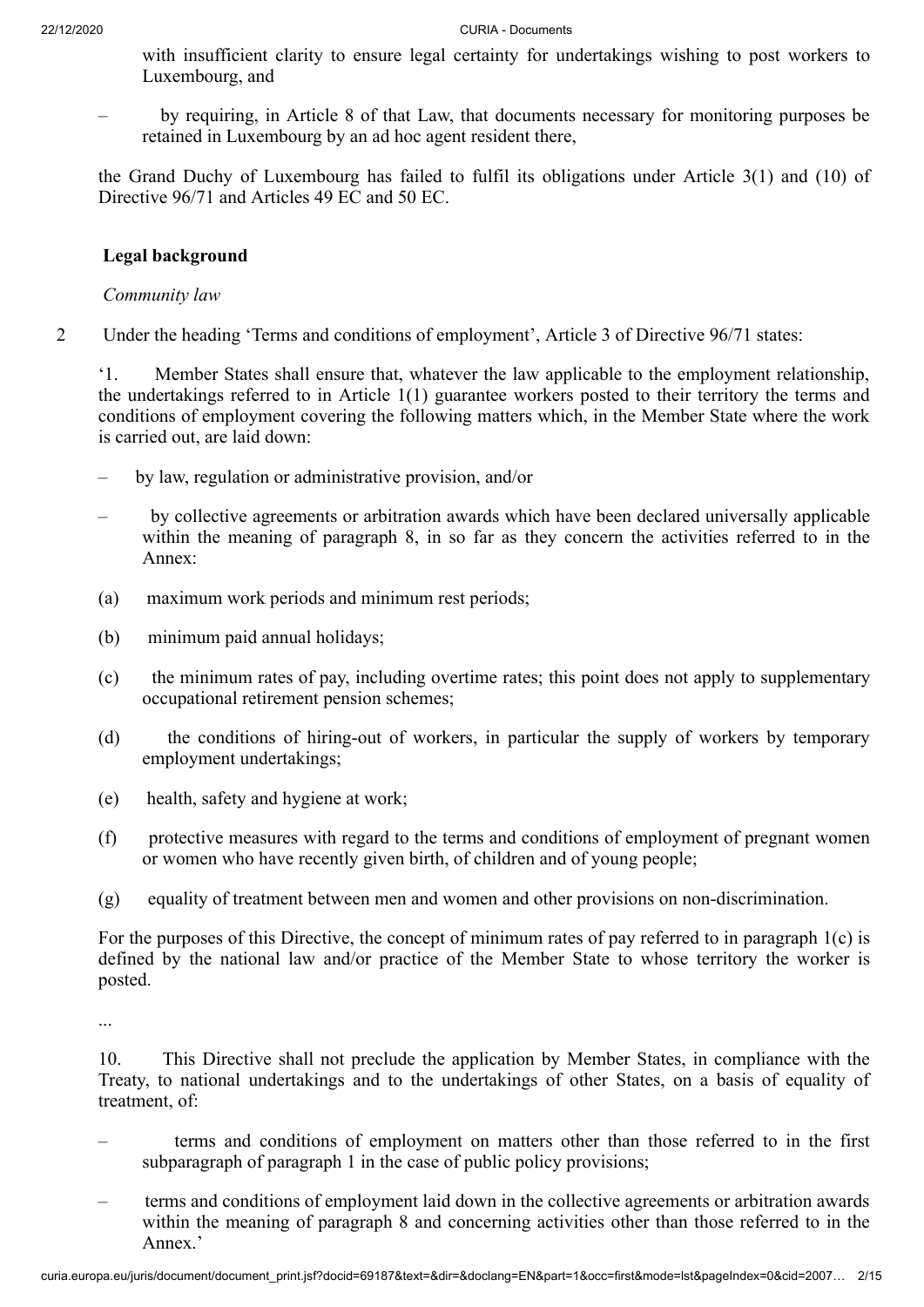3 When Directive 96/71 was adopted, Declaration No 10 on Article 3(10) of Directive 96/71 ('Declaration No 10') was recorded in the minutes of the Council of the European Union as follows:

'The Council and the Commission stated:

"the expression 'public policy provisions' should be construed as covering those mandatory rules from which there can be no derogation and which, by their nature and objective, meet the imperative requirements of the public interest. These may include, in particular, the prohibition of forced labour or the involvement of public authorities in monitoring compliance with legislation on working conditions."'

# *Luxembourg legislation*

4 Article 1 of the Law of 20 December 2002 provides:

'(1) All the laws, regulations and administrative provisions and those resulting from collective agreements which have been declared universally applicable or an arbitration decision with a scope similar to that of universally applicable collective agreements which concern the following matters:

- 1. the written contract of employment or the document established pursuant to [Council] Directive 91/533/EEC of 14 October 1991 on an employer's obligation to inform employees of the conditions applicable to the contract or employment relationship (OJ 1991 L 288, p. 32);
- 2. the minimum rates of pay and automatic adjustment to reflect changes in the cost of living;
- 3. working time and weekly rest periods;
- 4. paid leave;
- 5. annual closure periods;
- 6. public holidays;
- 7. the rules on temporary work and the loan of workers;
- 8. the rules on part-time and fixed-term work;
- 9. the protective measures applicable to the terms and conditions of employment of children and of young people and of pregnant women or women who have recently given birth;
- 10. non-discrimination;
- 11. collective labour agreements;
- 12. enforced inactivity in accordance with the legislation on bad weather or technical lay-offs;
- 13. clandestine or illegal work, including the provisions on work permits for workers who are not nationals of a Member State of the European Economic Area;
- 14. the safety and health of workers in the workplace in general and, in particular, the accident prevention rules of the Association d'assurance contre les accidents (Accident Insurance Association) issued in accordance with Article 154 of the Social Security Code and the minimum requirements concerning safety and health laid down by Grand-Ducal Regulation, adopted following the mandatory opinion of the Conseil d'Etat and with the approval of the Conference of the Presidents of the Chamber of Deputies on the basis of Article 14 of the amended Law of 17 June 1994 on the safety and health of workers in the workplace.

shall constitute mandatory provisions falling under national public policy as regards, in particular, collective labour agreements or contracts in accordance with the Law of 27 March 1986 approving the Convention of Rome of 19 June 1980 on the law applicable to contractual obligations and are as such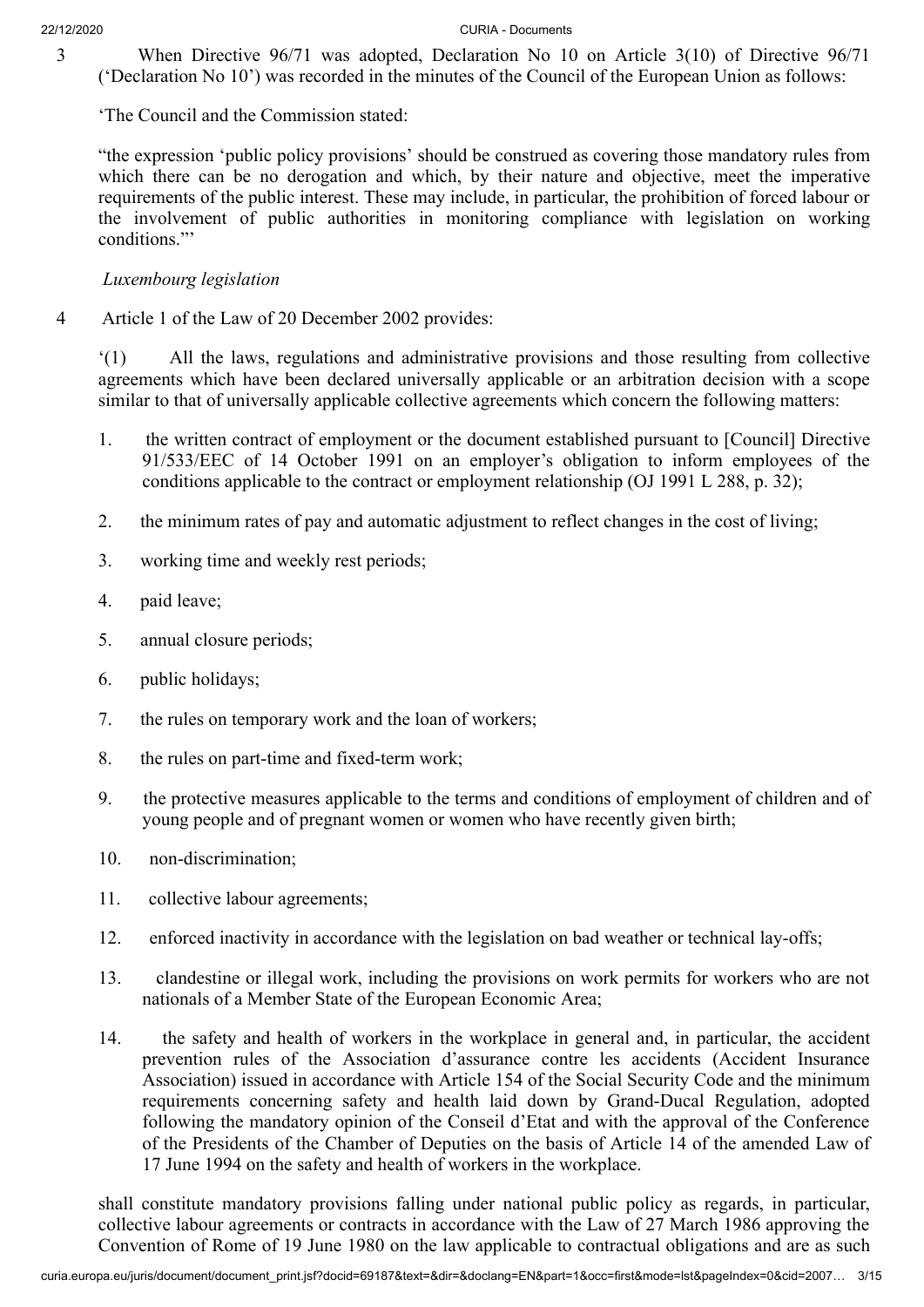applicable to all workers performing an activity in the territory of the Grand Duchy of Luxembourg, including those temporarily posted to Luxembourg, regardless of the duration or purpose of the posting.

(2) The provisions of paragraph 1 of this article shall apply to all workers irrespective of their nationality in the service of any undertaking, regardless of its nationality or the location of its registered or head office.'

5 Article 2 of the Law of 20 December 2002 states:

'(1) The provisions of Article 1 of this law shall also apply to undertakings, with the exception of merchant shipping crew, which in the framework of the transnational provision of services post workers to the territory of the Grand Duchy of Luxembourg.

(2) "Posting", for the purposes of paragraph 1 above, shall mean, in particular, the following operations performed by the undertakings concerned, provided there is an employment relationship between the undertaking making the posting and the worker during the period of posting:

- 1. the posting of a worker to the territory of the Grand Duchy of Luxembourg, even for a short or predetermined period for and under the direction of undertakings such as those referred to in paragraph 1 of this article, under a contract concluded between the undertaking making the posting and the party for whom the services are intended, established or operating in Luxembourg;
- 2. the posting of a worker to the territory of the Grand Duchy of Luxembourg, even for a short or a predetermined period, to an establishment belonging to the undertaking making the posting or to an undertaking belonging to the same group as the undertaking making the posting;
- 3. without prejudice to the application of the Law of 19 May 1994 regulating temporary work and the temporary loan of manpower, the posting of a worker by a temporary employment undertaking, or under a loan of manpower, even for a short or a predetermined period, to a user undertaking established or operating on the territory of the Grand Duchy of Luxembourg.

(3) A posted worker shall be taken to mean any employee habitually working abroad and who for a limited period performs his work in the territory of the Grand Duchy of Luxembourg.

(4) The meaning of the term "employment relationship" shall be determined in accordance with Luxembourg law.'

6 Article 7 of the Law of 20 December 2002 provides:

'(1) For the purposes of the application of this law, an undertaking, even if its seat is outside the territory of the Grand Duchy of Luxembourg or it habitually operates outside Luxembourg territory, which has one or more workers exercising an activity in Luxembourg, including those temporarily posted to Luxembourg in accordance with Articles 1 and 2 of this law, must, prior to the commencement of the work, make available to the Inspection du travail et des mines (Labour and Mines Inspectorate) on demand and within as short a period as possible the basic information necessary for monitoring purposes, including, in particular:

- the surname, first name, place and date of birth, marital status, nationality and occupation of each worker;
- the specific designation of the workers:
- the capacity in which they are engaged by the undertaking and the occupation to which they are regularly assigned in it;
- the domicile and, where appropriate, the habitually residence of the workers;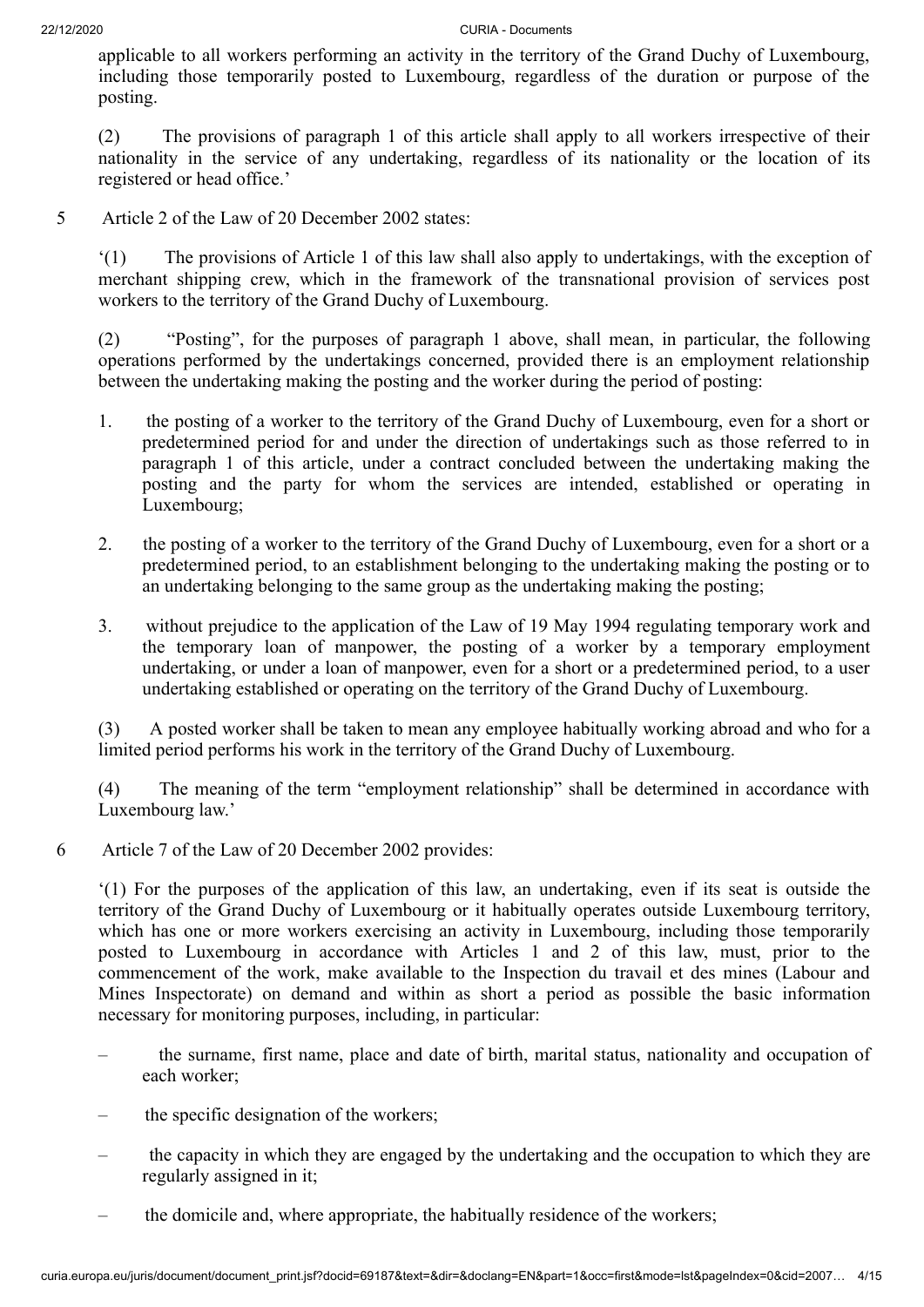- residence and work permits, if necessary;
	- the place or places of work in Luxembourg and the duration of the work;
- a copy of form E 101 or, where appropriate, precise information concerning the social security institutions providing cover for the workers during their stay on Luxembourg territory;
- a copy of the contract of employment or document produced by reason of Directive 91/533/EEC of 14 October 1991 on an employer's obligation to inform employees of the conditions applicable to the contract or employment relationship.
- (2) A Grand-Ducal Regulation may give further details in respect of the application of this article.'
- 7 Article 8 of the Law of 20 December 2002 states:

'Any undertaking established and having its registered office abroad or having no fixed establishment in Luxembourg within the meaning of the tax law, one or more of whose workers carry out work in whatsoever capacity in Luxembourg, shall be required to retain in Luxembourg with an ad hoc agent resident there the documents necessary for monitoring its compliance with the obligations arising in application of this law and, in particular, of Article 7 above.

Those documents shall be produced to the Labour and Mines Inspectorate on demand and within as short a period as possible. The Labour and Mines Inspectorate must be informed in advance, by registered letter, with proof of receipt, sent by the undertaking or the representative referred to in the previous paragraph, at the very latest prior to the employment activities envisaged, of the exact location of the documents deposited.'

# **Pre-litigation procedure**

- 8 By a letter of formal notice of 1 April 2004, the Commission indicated to the Luxembourg authorities that the Law of 20 December 2002 was likely to be incompatible with Community law. In particular that law was said to:
	- require undertakings established in another Member State which posted workers to Luxembourg to comply with terms and conditions of employment going beyond the requirements of Article 3(1) and (10) of Directive 96/71;
	- fail to ensure that posted workers are afforded any other rest period (daily rest period) entitlement apart from the weekly rest period;
	- lack the necessary clarity to ensure legal certainty, by requiring undertakings posting workers to Luxembourg to make available to the Labour and Mines Inspectorate prior to the commencement of work on demand and within as short a period as possible the basic information necessary for monitoring purposes;
	- restrict freedom to provide services by requiring undertakings whose registered office is outside the territory of the Grand Duchy of Luxembourg or which do not have a permanent establishment there to keep the documents necessary for monitoring purposes with an ad hoc agent resident in Luxembourg.
- 9 In its response of 30 August 2004, the Grand Duchy of Luxembourg stated that the terms and conditions of employment which are the subject of the first complaint raised in the letter of formal notice are 'public policy provisions' as provided for in the first indent of Article 3(10) of Directive 96/71.
- 10 The Grand Duchy of Luxembourg acknowledged that the second complaint in the letter of formal notice was well founded.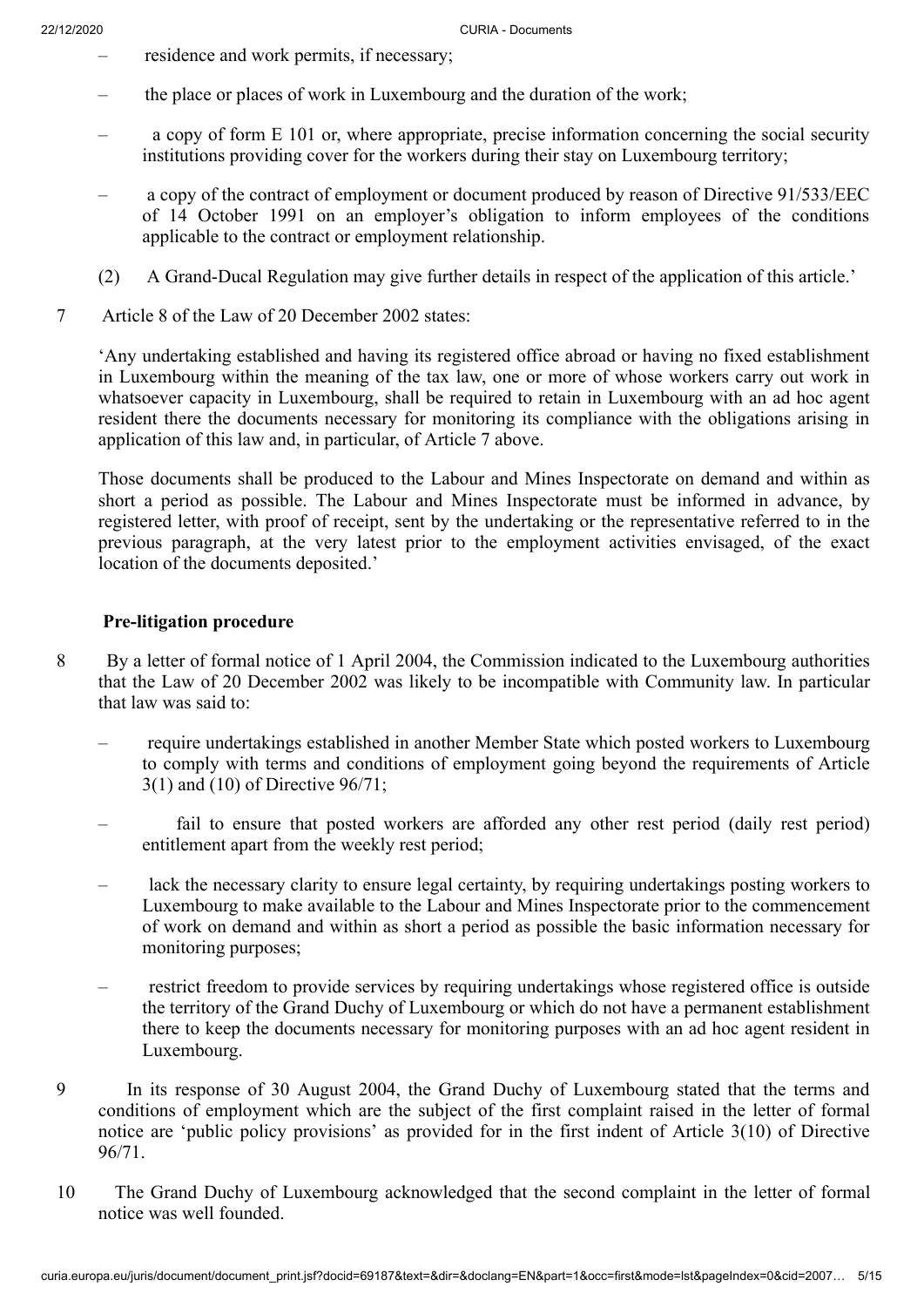- 11 As regards the third and fourth complaints in the letter of formal notice, the Grand Duchy of Luxembourg stated, first, that Article 7 of the Law of 20 December 2002 did not require prior notification and, second, that the obligation to transmit to the Labour and Mines Inspectorate the name of the person keeping the documents required by the Law was a non-discriminatory requirement that was essential to enable that authority to carry out checks.
- 12 Since it was not satisfied by those answers, the Commission repeated its complaints in a reasoned opinion of 12 October 2005, calling on the Grand Duchy of Luxembourg to comply with its obligations within a period of two months of receipt of that opinion.
- 13 After requesting an additional period of six weeks, the Grand Duchy of Luxembourg did not consider it necessary to reply to the reasoned opinion.
- 14 Therefore, the Commission brought this action for failure to fulfil obligations pursuant to Article 226 EC.

# **The action**

*The first plea in law: incorrect transposition of Article 3(1) and (10) of Directive 96/71*

Arguments of the parties

- 15 By its first complaint, the Commission claims that the Grand Duchy of Luxembourg has incorrectly transposed Article 3(1) and (10) of Directive 96/71.
- 16 More specifically, the Commission takes the view that, by wrongly describing the national provisions relating to the areas covered by the measures in question as mandatory provisions falling under national public policy and thereby requiring undertakings which post workers to its territory to comply with them, the Grand Duchy of Luxembourg imposes obligations on those undertakings which go beyond those laid down by Directive 96/71. According to the Commission, the notion of public policy in Article 3(10) of Directive 96/71 cannot be unilaterally defined by each Member State, since the latter are not free to impose unilaterally all the mandatory provisions of their employment law on suppliers of services established in another Member State.
- 17 First, the obligation laid down in Article 1(1) of the Law of 20 December 2002 to post only staff linked to the undertaking by a written contract of employment or another document deemed analogous thereto under Directive 91/533 is such a mandatory obligation.
- 18 In that regard the Commission points out that in any event the monitoring of compliance with the provisions of Directive 91/533 is the responsibility of the authorities of the Member State in which the undertaking concerned is established and which has transposed that directive, not of the host Member State.
- 19 Second, as regards the automatic adjustment of rates of remuneration to the cost of living provided for in Article 1(2) of the Law of 20 December 2002, the Commission maintains that Luxembourg law conflicts with Directive 96/71, which provides that the host Member State is to regulate rates of pay only as regards minimum rates.
- 20 Third, as regards compliance with the rules on part-time and fixed-term work laid down by point 8 of Article 1(1) of the Law of 20 December 2002, the Commission submits that, under Directive 96/71, it is not for the host Member State to impose its rules in respect of part-time and fixed-term work on undertakings which post workers to its territory.
- 21 Fourth, as regards the obligation to comply with collective labour agreements, laid down in point 11 of Article 1(1) of the Law of 20 December 2002, the Commission submits that acts which fall within a category of acts cannot as such constitute mandatory provisions falling under national public policy irrespective of their substantive content.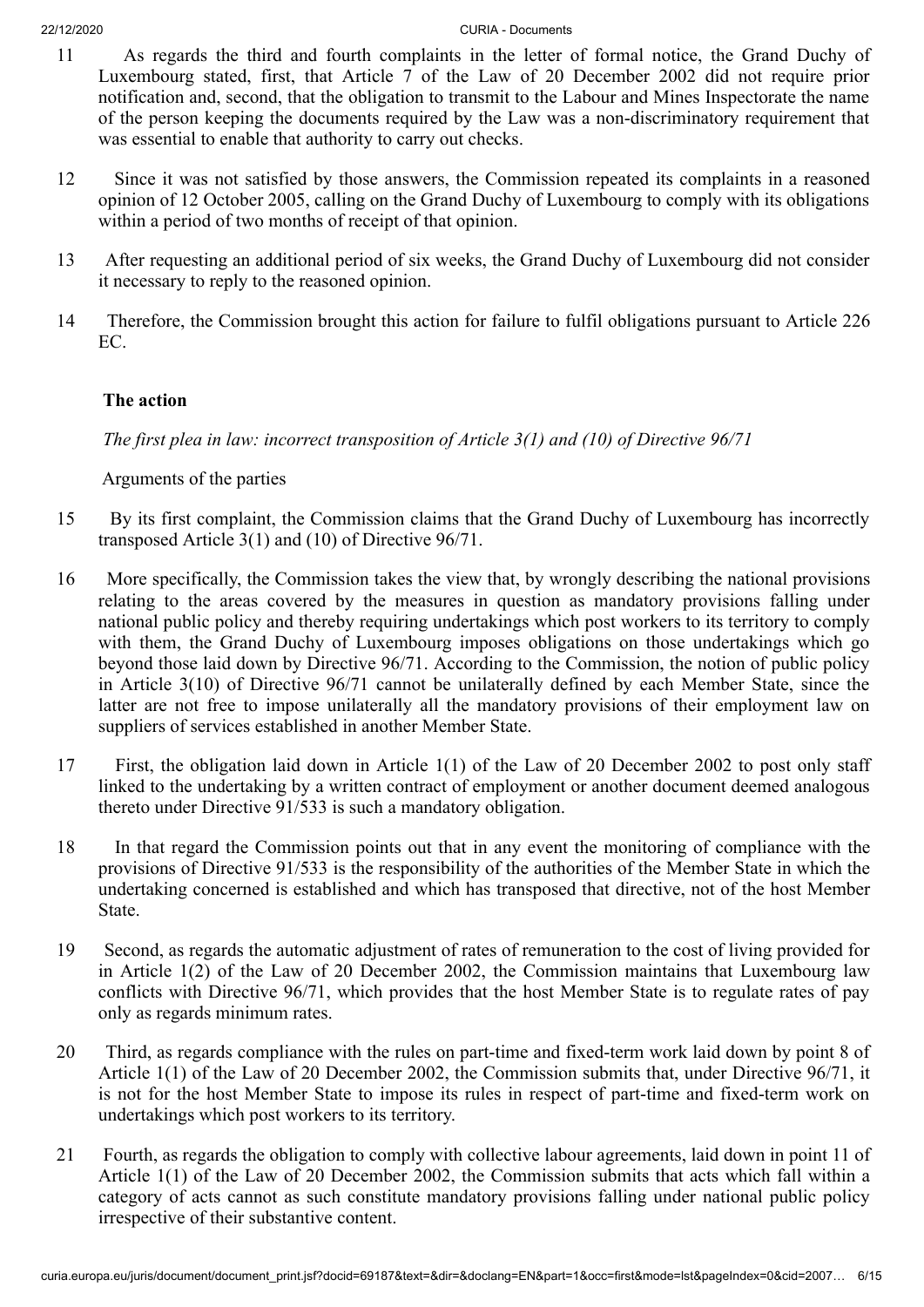22 The Grand Duchy of Luxembourg contends that the measures referred to in the Commission's first complaint all relate to mandatory provisions falling under national public policy within the meaning of the first indent of Article 3(10) of Directive 96/71. In that regard, it submits, first, that Declaration No 10 does not have any binding legal force and, second, that the definition of public policy provisions includes all provisions which, in the view of the host State, meet the imperative requirements of the public interest. Furthermore, the Grand Duchy of Luxembourg refers to the legislative procedure which led to the adoption of Directive 2006/123/EC of the European Parliament and of the Council of 12 December 2006 on services in the internal market (OJ 2006 L 376, p. 36).

- Preliminary observations
- 23 First of all, in order to address the main argument put forward by the Grand Duchy of Luxembourg in its defence, it must be pointed out that, according to Article 3(1)(a) thereof, Directive 2006/123 is not intended to replace Directive 96/71 and the latter prevails over the former in the event of conflict. Therefore, the Grand Duchy of Luxembourg cannot base its arguments on the legislative procedure which led to the adoption of Directive 2006/123 in order to support its interpretation of a provision of Directive  $96/71$ .
- 24 It is clear from recital 13 in the preamble to Directive 96/71 that the laws of the Member States must be coordinated in order to lay down a nucleus of mandatory rules for minimum protection to be observed in the host country by employers who post workers there (Case C-341/05 *Laval un Partneri* [2007] ECR I-0000, paragraph 59).
- 25 Thus, the first subparagraph of Article 3(1) of Directive 96/71 provides that Member States are to ensure that, whatever the law applicable to the employment relationship, undertakings established in another Member State which post workers to their territory in the framework of a transnational provision of services, guarantee the posted workers the terms and conditions of employment, covering the matters set out in that article, which are laid down in the Member State in which the work is carried out (Case C-490/04 *Commission* v *Germany* [2007] ECR I-6095, paragraph 18).
- 26 For that purpose, Article 3(1) sets out an exhaustive list of the matters in respect of which the Member States may give priority to the rules in force in the host Member State.
- 27 Nevertheless, under the first indent of Article 3(10) of Directive 96/71 it is open to Member States, in compliance with the EC Treaty, to apply, in a non-discriminatory manner, to undertakings which post workers to their territory terms and conditions of employment on matters other than those referred to the first subparagraph of Article 3(1), in the case of public policy provisions.
- 28 As is clear from Article 1(1) of the Law of 20 December 2002, which states that the provisions concerning matters referred to in points 1 to 14 thereof are mandatory provisions falling under national public policy, the Grand Duchy of Luxembourg intended to rely on the first indent of Article 3(10) of Directive 96/71.
- 29 In that connection, it must be recalled that the classification of national provisions by a Member State as public‑order legislation applies to national provisions compliance with which has been deemed to be so crucial for the protection of the political, social or economic order in the Member State concerned as to require compliance therewith by all persons present on the national territory of that Member State and all legal relationships within that State (Joined Cases C‑369/96 and C‑376/96 *Arblade and Others* [1999] ECR I-8453, paragraph 30).
- 30 Therefore, contrary to the Grand Duchy of Luxembourg's submissions, the public policy exception is a derogation from the fundamental principle of freedom to provide services which must be interpreted strictly, the scope of which cannot be determined unilaterally by the Member States (see, regarding freedom of movement for persons, Case C‑503/03 *Commission* v *Spain* [2006] ECR I‑1097, paragraph 45).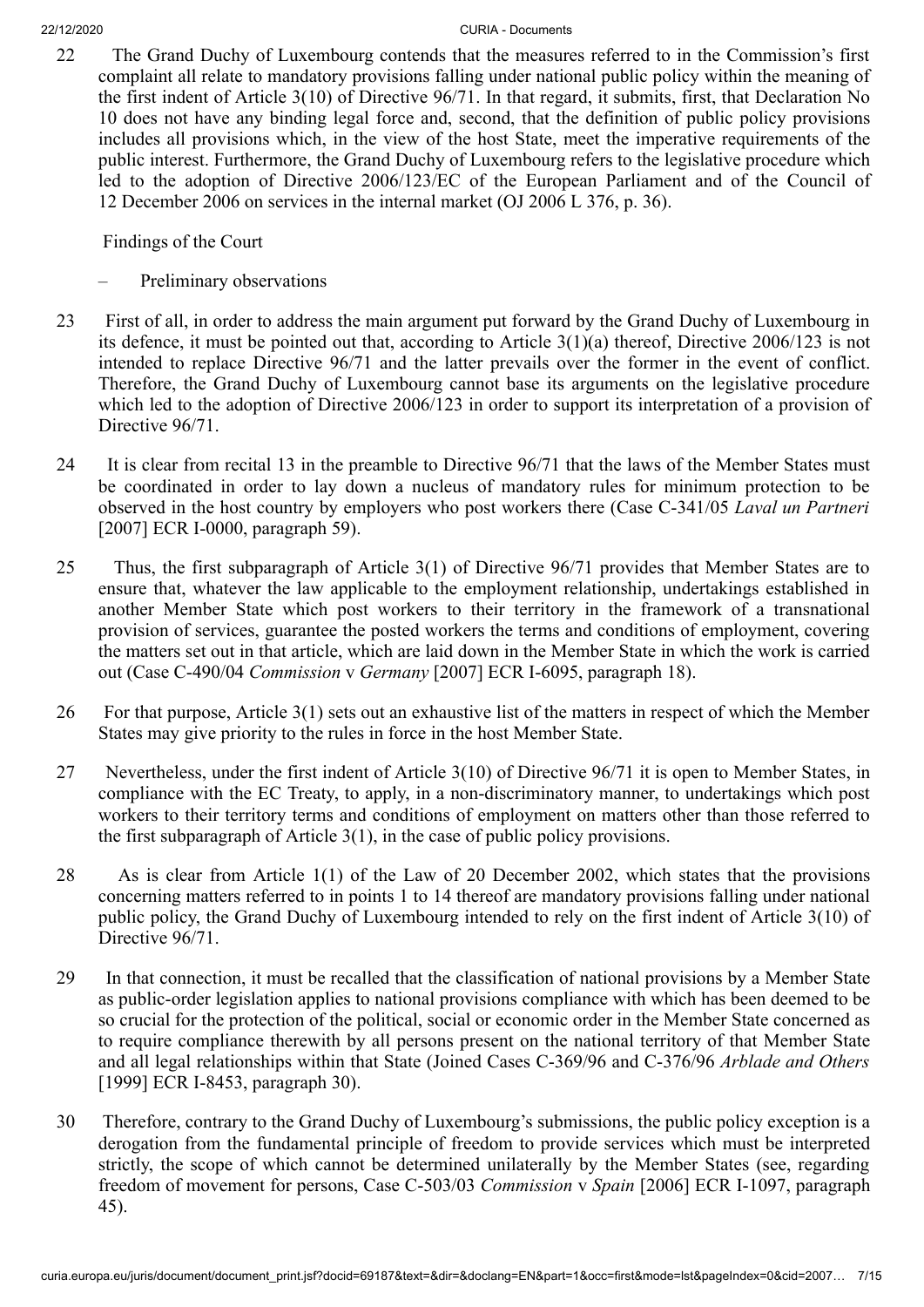- 31 In the context of Directive 96/71, the first indent of Article 3(10), constitutes a derogation from the principle that the matters with respect to which the host Member State may apply its legislation to undertakings which post workers to its territory are set out in an exhaustive list in the first subparagraph of Article 3(1) thereof. The first indent of Article 3(10) must therefore be interpreted strictly.
- 32 Moreover, Declaration No 10 which, as the Advocate General rightly pointed out in point 45 of her Opinion, may be relied on in support of an interpretation of the first indent of Article 3(10) of Directive 96/71, states that the expression 'public policy provisions' is to be construed as covering those mandatory rules from which there can be no derogation and which, by their nature and objective, meet the imperative requirements of the public interest.
- 33 In any event, Article 3(10) of Directive 96/71 provides that availing themselves of the option for which it provides does not exempt the Member States from complying with their obligations under the EC Treaty and, in particular, those relating to the freedom to provide services, the promotion of which is referred to in recital 5 of the preamble to the directive.
- 34 It is in the light of those considerations that the Court must examine the requirements set out in Article 1(1) of the Law of 20 December 2002 whose classification as mandatory provisions falling under national public policy is challenged by the Commission.

– The requirement of a written contract or document established pursuant to Directive 91/533, as provided for in Article 1(1) of the Law of 20 December 2002

- 35 As a preliminary point, it is to be noted that that requirement is not a matter mentioned in the list in the first subparagraph of Article 3(1) of Directive 96/71.
- 36 The Grand Duchy of Luxembourg submits, first, that the contested requirement is simply a reminder of the condition referred to in Articles 2 and 3 of Directive 91/533 and, second, that it is a matter of public policy in so far as its objective is to protect workers.
- 37 As stated in the second recital of the preamble to Directive 91/533, the need to subject employment relationships to formal requirements is essential in order better to protect employees against possible infringements of their rights and to create greater transparency on the labour market.
- 38 However, it is also clear from Article 9(1) of Directive 91/533 that the Member States are to adopt the laws, regulations and administrative provisions necessary to comply with that directive.
- 39 Consequently, all employers, including those which post workers abroad, are, as provided by Article 4(1) of Directive 91/533, subject, by virtue of the laws of the Member State in which they are established, to the obligations laid down by that directive.
- 40 It is evident that compliance with the requirement laid down in Article 1(1)(1) of the Law of 20 December 2002 is ensured by the Member State of origin of the posted workers.
- 41 Accordingly, the contested provision has the effect of making undertakings which post workers to Luxembourg subject to an obligation to which they are already subject in the Member State in which they are established. Moreover, the aim of Directive 96/71, which is to guarantee compliance with a nucleus of rules for the protection of workers, renders the existence of such an additional obligation all the more redundant since, having regard to the procedures involved, it is likely to dissuade undertakings established in another Member State from exercising their freedom to provide services.
- 42 The Court has consistently held that, although Community law does not preclude Member States from applying their legislation or collective labour agreements entered into by both sides of industry to any person who is employed, even temporarily, no matter in which Member State the employer is established, nevertheless such a possibility is subject to the condition that the workers concerned, who are temporarily working in the host Member State, do not already enjoy the same protection, or essentially comparable protection by virtue of obligations to which their employer is already subject in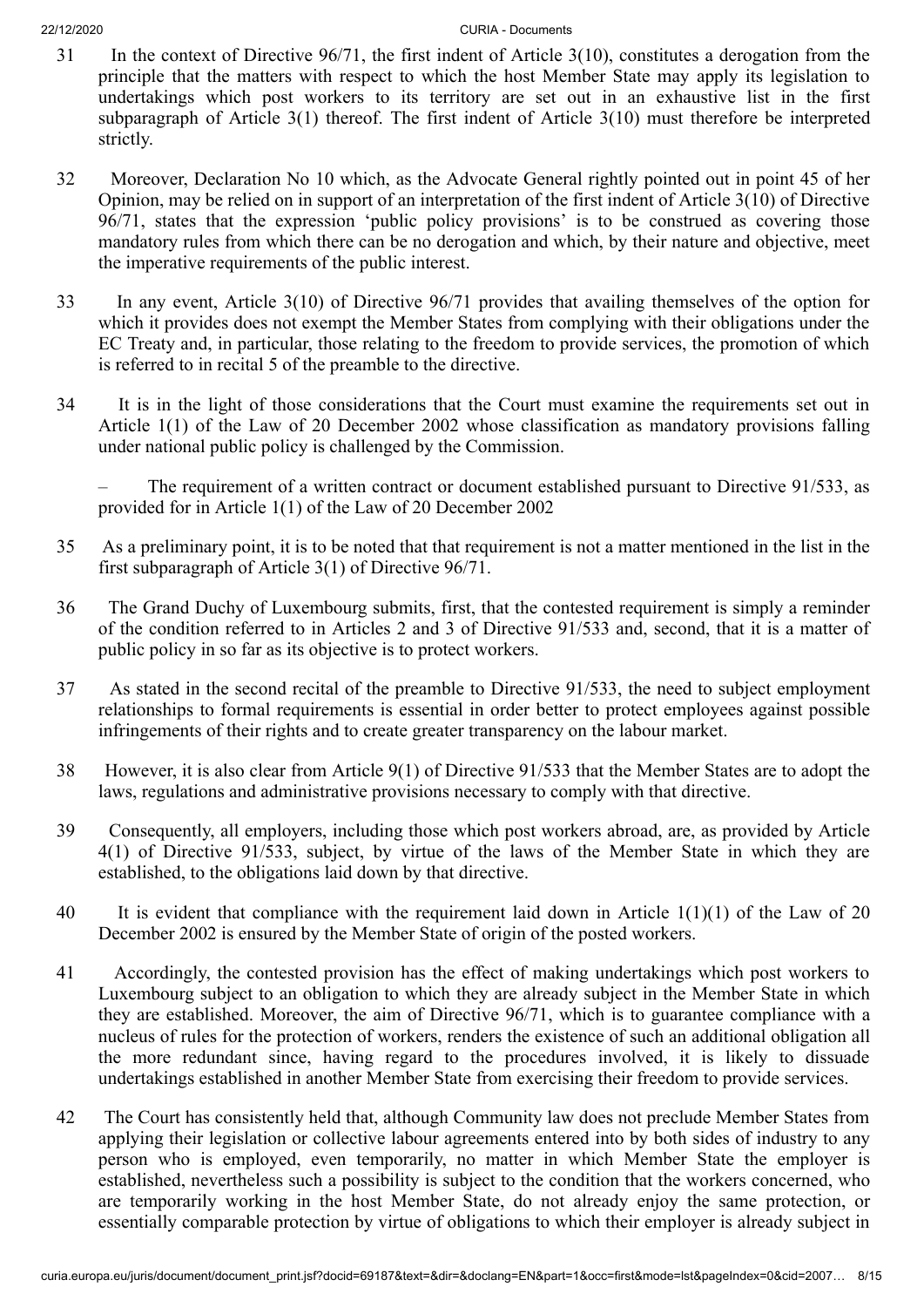the Member State in which it is established (see, to that effect, Case C-445/03 *Commission* v *Luxembourg* [2004] ECR I‑10191, paragraph 29 and the case-law cited).

- 43 In particular, the Court has already held that the freedom to provide services, as one of the fundamental principles of the Treaty, may be restricted only by rules justified by overriding requirements relating to the public interest and applicable to all persons and businesses operating in the territory of the State where the service is provided, in so far as that interest is not safeguarded by the rules to which the provider of such a service is subject in the Member State where he is established (see, *Arblade and Others*, paragraph 34, and Joined Cases C-49/98, C‑50/98, C-52/98 to C-54/98 and C-68/98 to C-71/98 *Finalarteand Others* [2001] ECR I-7831, paragraph 31).
- 44 That being the case as regards the protection of workers guaranteed by Directive 91/533 and relied on by the Grand Duchy of Luxembourg, it must be held that the requirement laid down in point 1 of Article 1(1) of the Law of 20 December 2002 does not comply with the first indent of Article 3(10) of Directive 96/71, in so far as it is not applied in compliance with the Treaty.

– The requirement relating to the automatic adjustment of rates of remuneration to the cost of living provided for in Article 1(1)(2) of the Law of 20 December 2002

- 45 It is clear from the Commission's application that the latter does not challenge the fact that minimum wages are indexed to the cost of living, a requirement which, as the Grand Duchy of Luxembourg points out, is unquestionably covered by point (c) of the first subparagraph of Article 3(1) of Directive 96/71, but the fact that that indexation concerns all wages, including those which do not fall within the minimum wage category.
- 46 The Grand Duchy of Luxembourg submits, however, that point (c) of the first subparagraph of Article 3(1) of Directive 96/71 authorises the host Member State by implication to impose its system for determining all wages on undertakings which post workers to its territory.
- 47 In that connection, it must be pointed out that the Community legislature intended, by means of point (c) of the first subparagraph of Article 3(1) of Directive 96/71, to limit the possibility of the Member States intervening as regards pay to matters relating to minimum rates of pay. It follows that the requirement in the Law of 20 December 2002 concerning the automatic adjustment of rates of pay other than the minimum wage to the cost of living does not fall within the matters referred to in the first subparagraph of Article 3(1) of Directive 96/71.
- 48 The Grand Duchy of Luxembourg submits, however, that point 2 of Article 1(1) of the Law of 20 December 2002 is aimed at ensuring good labour relations in Luxembourg and that, on that basis, it constitutes a public policy imperative within the meaning of the first indent of Article 3(10) of Directive 96/71, by protecting workers from the effects of inflation.
- 49 In that connection, it must be recalled that that provision of Directive 96/71 gives the host Member State an opportunity to apply to undertakings posting workers to its territory terms and conditions of employment on matters other than those referred to in the first subparagraph of Article 3(1) of Directive 96/71, provided that they are public policy provisions. That proviso in the first indent of Article 3(10) of Directive 96/71 constitutes an exception to the system put in place by that directive and a derogation from the fundamental principle of freedom to provide services on which the directive is based and must be interpreted strictly.
- 50 Thus the Court has already had occasion to observe that, while the Member States are still, in principle, free to determine the requirements of public policy in the light of their national needs, the notion of public policy in the Community context, particularly when it is cited as justification for a derogation from the fundamental principle of the freedom to provide services, must be interpreted strictly, so that its scope cannot be determined unilaterally by each Member State without any control by the European Community institutions (see, to that effect, Case C-36/02 *Omega* [2004] ECR I-9609, paragraph 30). It follows that public policy may be relied on only if there is a genuine and sufficiently serious threat to a fundamental interest of society (see Case C-54/99 *Église de scientologie* [2000] ECR I-1335, paragraph 17).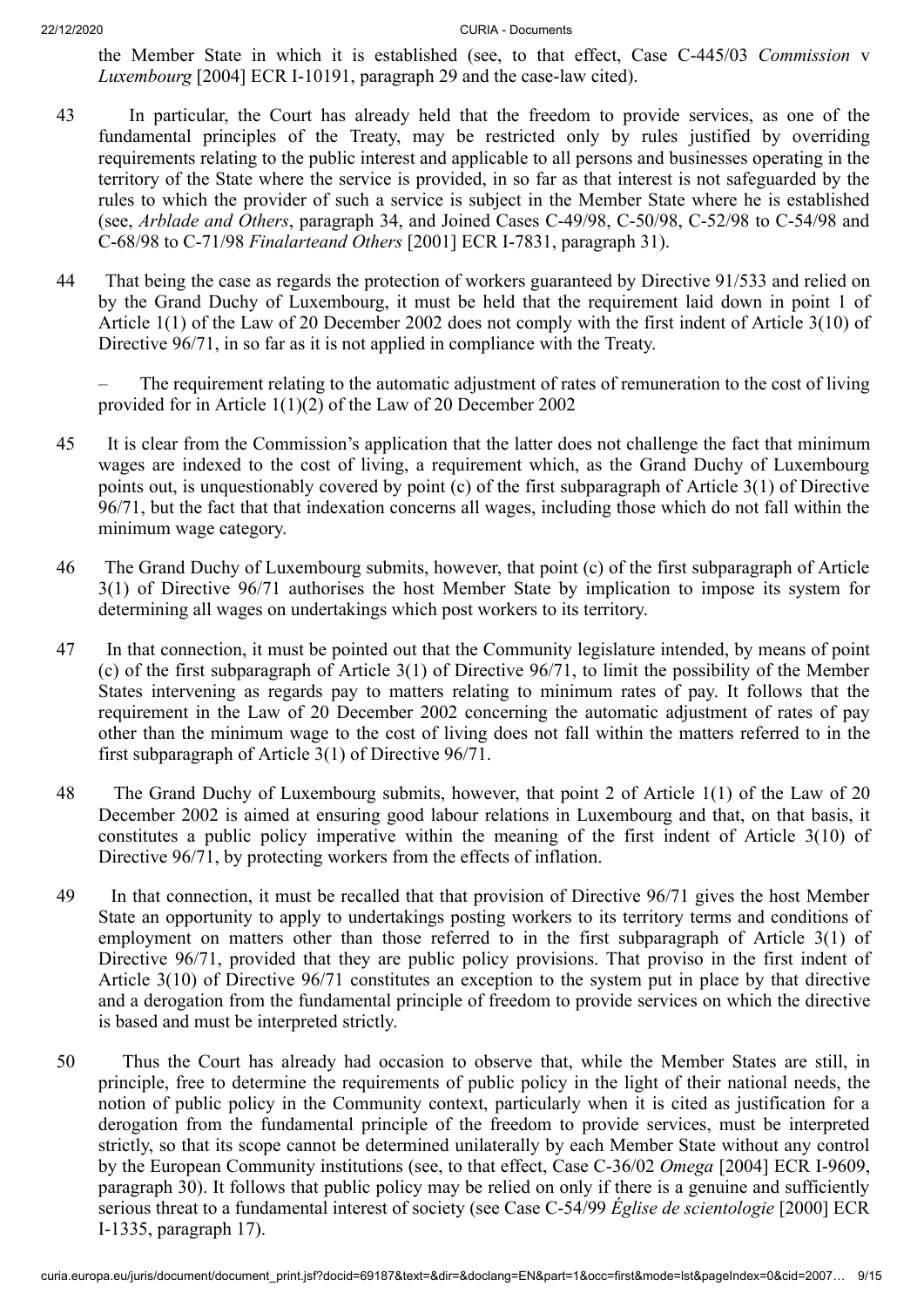- 51 It has to be remembered that the reasons which may be invoked by a Member State in order to justify a derogation from the principle of freedom to provide services must be accompanied by appropriate evidence or by an analysis of the expediency and proportionality of the restrictive measure adopted by that State, and precise evidence enabling its arguments to be substantiated (see, to that effect, Case C-254/05 *Commission* v *Belgium* [2007] ECR I-4269, paragraph 36, and the case-law cited).
- 52 Therefore, in order to enable the Court to determine whether the measures at issue are necessary and proportionate to the objective of safeguarding public policy, the Grand Duchy of Luxembourg should have submitted evidence to establish whether and to what extent the application to workers posted to Luxembourg of the rule concerning automatic adjustment of rates of pay to the cost of living is capable of contributing to the achievement of that objective.
- 53 However, in this case the Grand Duchy of Luxembourg merely cited in a general manner the objectives of protecting the purchasing power of workers and good labour relations, without adducing any evidence to enable the necessity for and proportionality of the measures adopted to be evaluated.
- 54 Accordingly, the Grand Duchy of Luxembourg has not shown to the required legal standard that point 2 of Article 1(1) of the Law of 20 December 2002 falls under public policy provisions within the meaning of the first indent of Article 3(10) of Directive 96/71.
- 55 Therefore, that Member State cannot rely on the public policy exception referred to in the first indent of Article 3(10) of Directive 96/71 in order to apply to undertakings posting staff on its territory the requirement relating to the automatic adjustment of wages other than minimum wages to reflect changes in the cost of living.

The requirement relating to the rules on part-time and fixed-term work laid down in point 8 of Article 1(1) of the Law of 20 December 2002

- 56 The Grand Duchy of Luxembourg submits that such a provision seeks to ensure the protection of workers by guaranteeing the principle of equal treatment and pay as between full and part-time workers, laid down in Council Directive 97/81/EC of 15 December 1997 concerning the Framework Agreement on part-time work concluded by UNICE, CEEP and the ETUC (OJ 1998 L 14, p. 9) and Council Directive 1999/70/EC of 28 June 1999 concerning the framework agreement on fixed-term work concluded by ETUC, UNICE and CEEP (OJ 1999 L 175, p. 43).
- 57 The requirement referred to above concerns a matter which is not mentioned in the list in the first subparagraph of Article 3(1) of Directive 96/71.
- 58 It is not disputed that the obligations arising from point 8 of Article 1(1) of the Law of 20 December 2002, having regard to the accompanying constraints, are likely to hinder the exercise of freedom to provide services by undertakings wishing to post workers to Luxembourg.
- 59 In that connection it is clear that, pursuant to Articles 2(1) of Directives 97/81 and 1999/70, the Member States were to implement the laws, regulations and administrative provisions necessary to comply with those directives.
- 60 Therefore, as compliance with the requirement laid down by the contested national provision is monitored in the Member State in which the undertaking wishing to post workers to Luxembourg is established, the Grand Duchy of Luxembourg cannot rely on the public policy exception in the first indent of Article 3(10) of Directive 96/71 in order to justify the national measure in question, for the same reasons as were set out in paragraphs 41 to 43 of this judgment.
- 61 It follows that point 8 of Article 1(1) of the Law of 20 December 2002 does not comply with the first indent of Article 3(10) of Directive 96/71.

– The requirement relating to imperative provisions of national law in respect of collective agreements in point 11 of Article 1(1) of the Law of 20 December 2002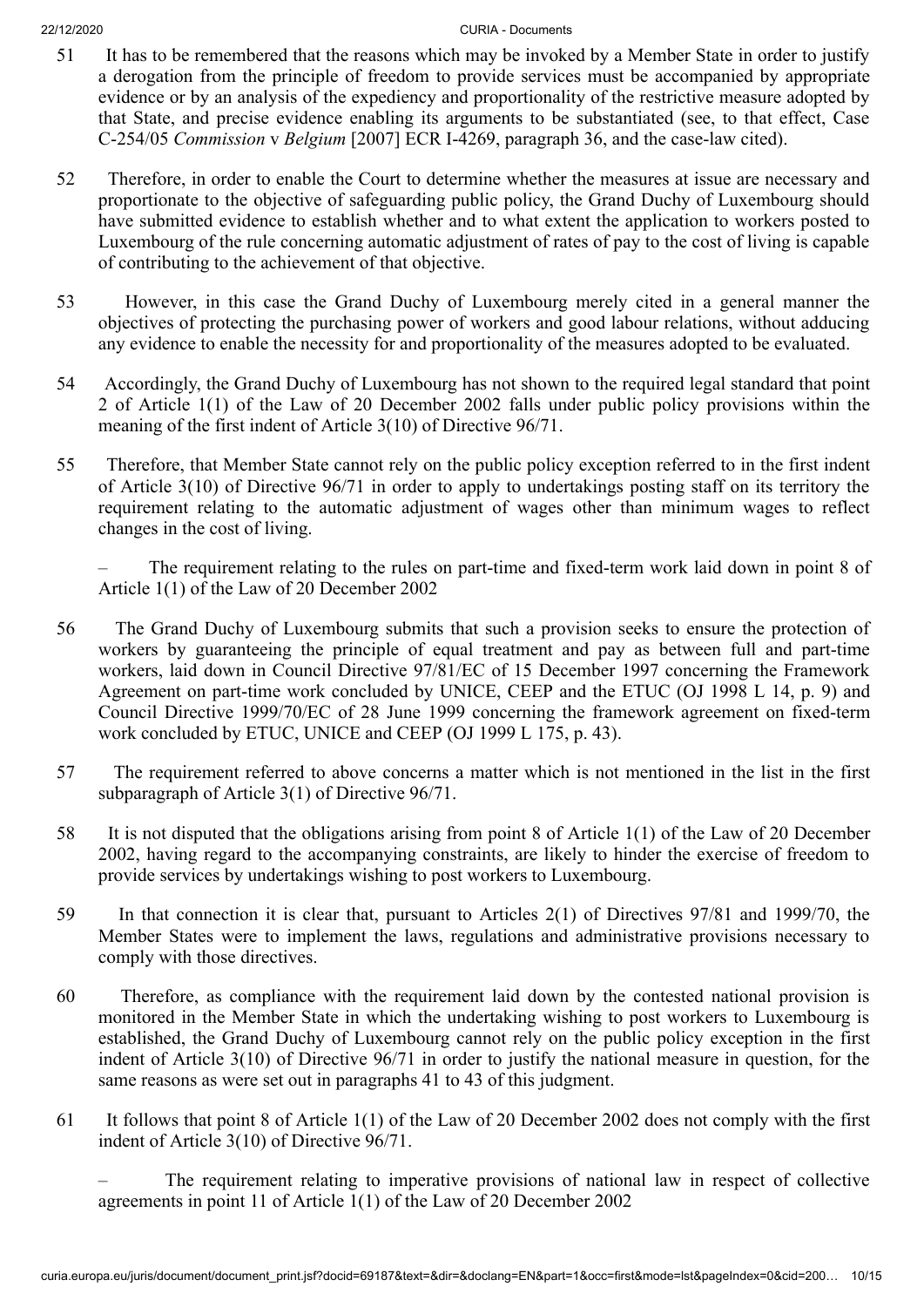- 62 The first subparagraph of Article 3(1) of Directive 96/71 defines the instruments by which the terms and conditions of employment of the host Member State are laid down covering the matters referred to in points (a) to (g) thereof and which are guaranteed to posted workers. The second indent of that provision refers in particular to collective agreements which have been declared universally applicable.
- 63 Likewise, Article 1(1) of the Law of 20 December 2002 states that measures resulting, in particular, from collective agreements which have been declared universally applicable concerning the matters referred to in points 1 to 14 thereof constitute mandatory provisions falling under national public policy. Point 11 mentions provisions concerning collective agreements.
- 64 Such a provision cannot, however, constitute a public policy exception within the meaning of the first indent of Article 3(10) of Directive 96/71.
- 65 First, there is no reason why provisions concerning collective agreements, namely provisions which encompass their drawing up and implementation, should *per se* and without more fall under the definition of public policy.
- 66 Second, such a finding must be made as regards the actual provisions of such collective agreements themselves, which in their entirety and for the simple reason that they derive from that type of measure, cannot fall under that definition either.
- 67 Third, the Grand Duchy of Luxembourg cannot argue that point 11 of Article 1(1) of the Law of 20 December 2002 ultimately reflects the discretion granted to Member States under the second indent of Article 3(10) of Directive 96/71. Article 3(10) relates exclusively to the terms and conditions of employment laid down in collective agreements which have been declared universally applicable. That is not the case with respect to point 11 of Article 1(1) which expressly refers, in contrast with the introduction to of Article 1, to mere collective labour agreements.
- 68 Accordingly, point 11 of Article 1(1) of the Law of 20 December 2002 is not in compliance with the first indent of Article 3(10) of Directive 96/71.
- 69 Consequently, it follows from the foregoing that the Commission's first complaint is well founded.

*The second complaint: incomplete transposition of Article 3(1)(a) of Directive 96/71 relating to compliance with maximum work periods and minimum rest periods*

Arguments of the parties

- 70 By its second complaint, the Commission criticises the Grand Duchy of Luxembourg for incomplete transposition of point (a) of the first subparagraph of Article 3(1) of Directive 96/71 relating to compliance with maximum work periods and minimum rest periods.
- 71 The Grand Duchy of Luxembourg has acknowledged that this complaint is well founded and has stated that it has adopted Article 4 of the Law of 19 May 2006 amending the Law of 20 December 2002 (*Mémorial* A 2006, p. 1806) in order to bring its national legislation into line with the relevant Community provisions.

- 72 It must be recalled that, according to settled case-law, the question whether a Member State has failed to fulfil its obligations must be determined by reference to the situation prevailing in that Member State at the end of the period laid down in the reasoned opinion and the Court cannot take account of any subsequent changes (see, in particular, Case C-168/03 *Commission* v *Spain* [2004] ECR I‑8227, paragraph 24; Case C-433/03 *Commission* v *Germany* [2005] ECR I-6985, paragraph 32; and Case C-354/06 *Commission* v *Luxembourg* [2007] ECR I-0000, paragraph 7).
- 73 In this case it is not disputed that when the period prescribed in the reasoned opinion expired the Grand Duchy of Luxembourg had not adopted the measures necessary to ensure that point (a) of the first subparagraph of Article 3(1) had been fully transposed in its national law.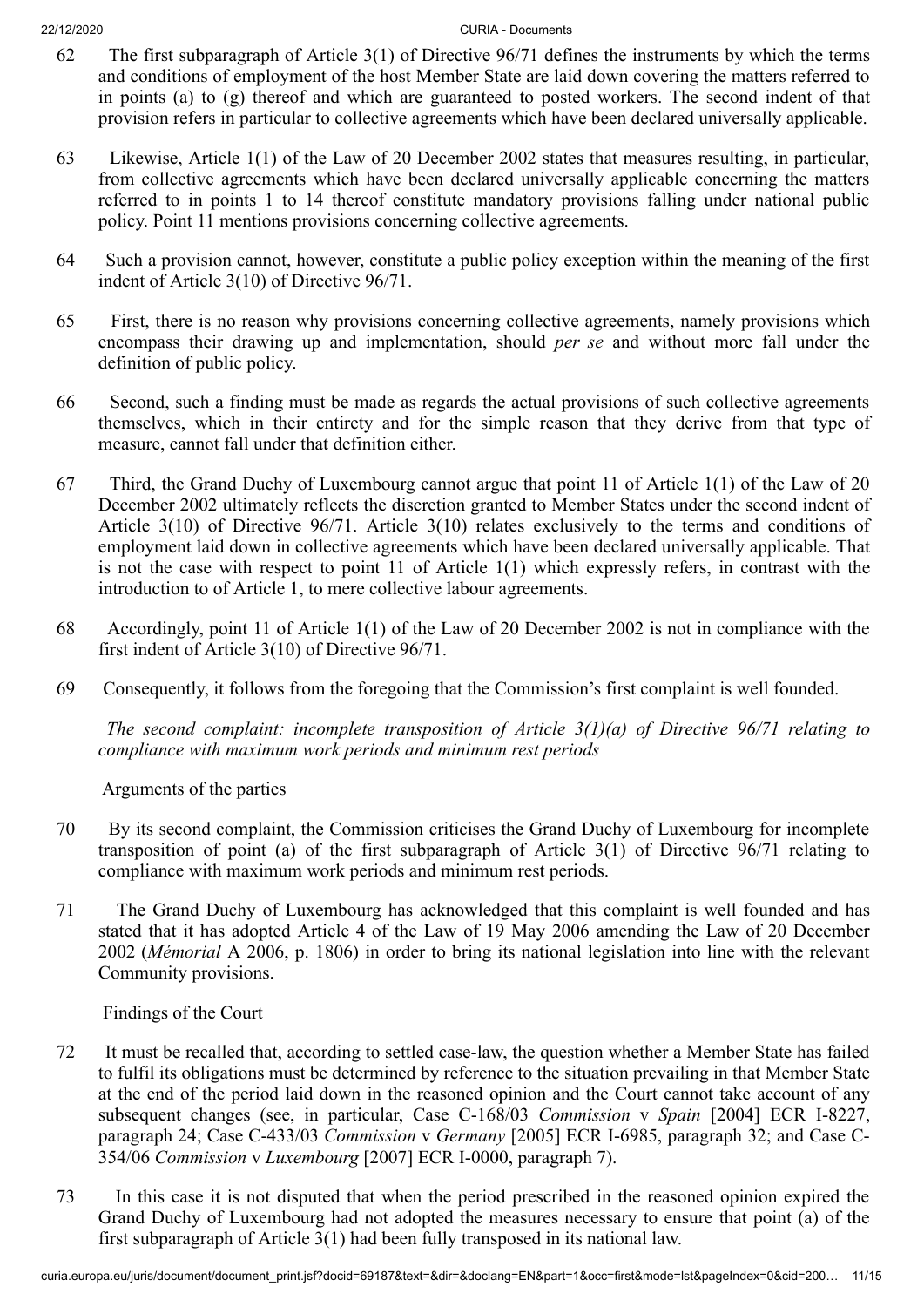74 Therefore, the Commission's second complaint is well founded.

*The third complaint: infringement of Article 49 EC on account of the lack of clarity of the monitoring arrangements laid down in Article 7(1) of the Law of 20 December 2002*

Arguments of the parties

- 75 By its third complaint, the Commission claims that, on account of its lack of clarity, Article 7(1) of the Law of 20 December 2002 is likely to give rise to legal uncertainty for undertakings wishing to post workers to Luxembourg. Thus, the obligation for all undertakings to make available to the Labour and Mines Inspectorate on demand and within as short a period as possible the basic information necessary for monitoring purposes amounts, in the case of a posting, to a prior notification procedure incompatible with Article 49 EC. However, if that should not be the case, the text of the contested provision should nevertheless be amended in order to remove any legal ambiguity.
- 76 The Grand Duchy of Luxembourg takes the view that the text of Article 7(1) of the Law of 20 December 2002 is sufficiently clear and that, in any event, it does not impose any prior notification requirement. In that connection, it takes the view that the need to make available the information necessary for monitoring purposes 'prior to the commencement of the work' means that that information may be communicated on the day on which the work commences.

- 77 First it must be noted that, since the Law of 20 December 2002 does not provide for any other communication of information between an undertaking which posts workers and the Labour and Mines Inspectorate, it is difficult to understand how the latter can request information from that undertaking before the commencement of the work, in so far as it cannot be aware of the presence of that undertaking in Luxembourg unless the latter has previously announced its arrival in some way. Therefore, as the Advocate General notes in point 76 of her Opinion, the question arises as to the role accorded to an undertaking wishing to post workers, necessarily prior to any request for information from the Labour and Mines Inspectorate, and which, in any event, is not defined by the Law of 20 December 2002.
- 78 On that basis, the interpretation of the expression 'prior to the commencement of the work' in Article 7(1) of that law, adopted by the Grand Duchy of Luxembourg, cannot be relevant. It is clear that such an expression means not only that the information must be provided on the actual day on which the work commences, but that it would also cover a somewhat longer period preceding that date.
- 79 Second, as the Advocate General noted, in point 74 of her Opinion, it follows from the provisions of the Law of 4 April 1974 on the Reorganisation of the Labour and Mines Inspectorate (*Mémorial* A 1974, p. 486), to which reference is made in Article 9(2) of the Law of 20 December 2002 in respect of the definition of the monitoring powers of that authority, and, in particular from Articles 13 to 17 of the Law of 4 April 1974, that the Labour and Mines Inspectorate may order the immediate cessation of the posted worker's activities if his employer does not comply with an order addressed to the employer to provide information. Furthermore, Article 28 of that law provides that failure to comply with that obligation may give rise to criminal proceedings against the undertaking concerned.
- 80 Having regard to those factors, it must be acknowledged that the prior notification procedure to be followed by an undertaking wishing to post workers to Luxembourg territory is not without ambiguities.
- 81 The ambiguities which characterise Article 7(1) of the Law of 20 December 2002 are likely to dissuade undertakings wishing to post workers to Luxembourg from exercising their freedom to provide services. On the one hand, the extent of the rights and obligations of those undertakings is not clearly apparent from that provision. On the other hand, undertakings which have failed to comply with the obligations laid down in that provision incur not inconsiderable penalties.
- 82 Accordingly, since Article 7(1) of the Law of 20 December 2002 is incompatible with Article 49 EC on account of its lack of clarity and the ambiguities that it contains, the Commission's third complaint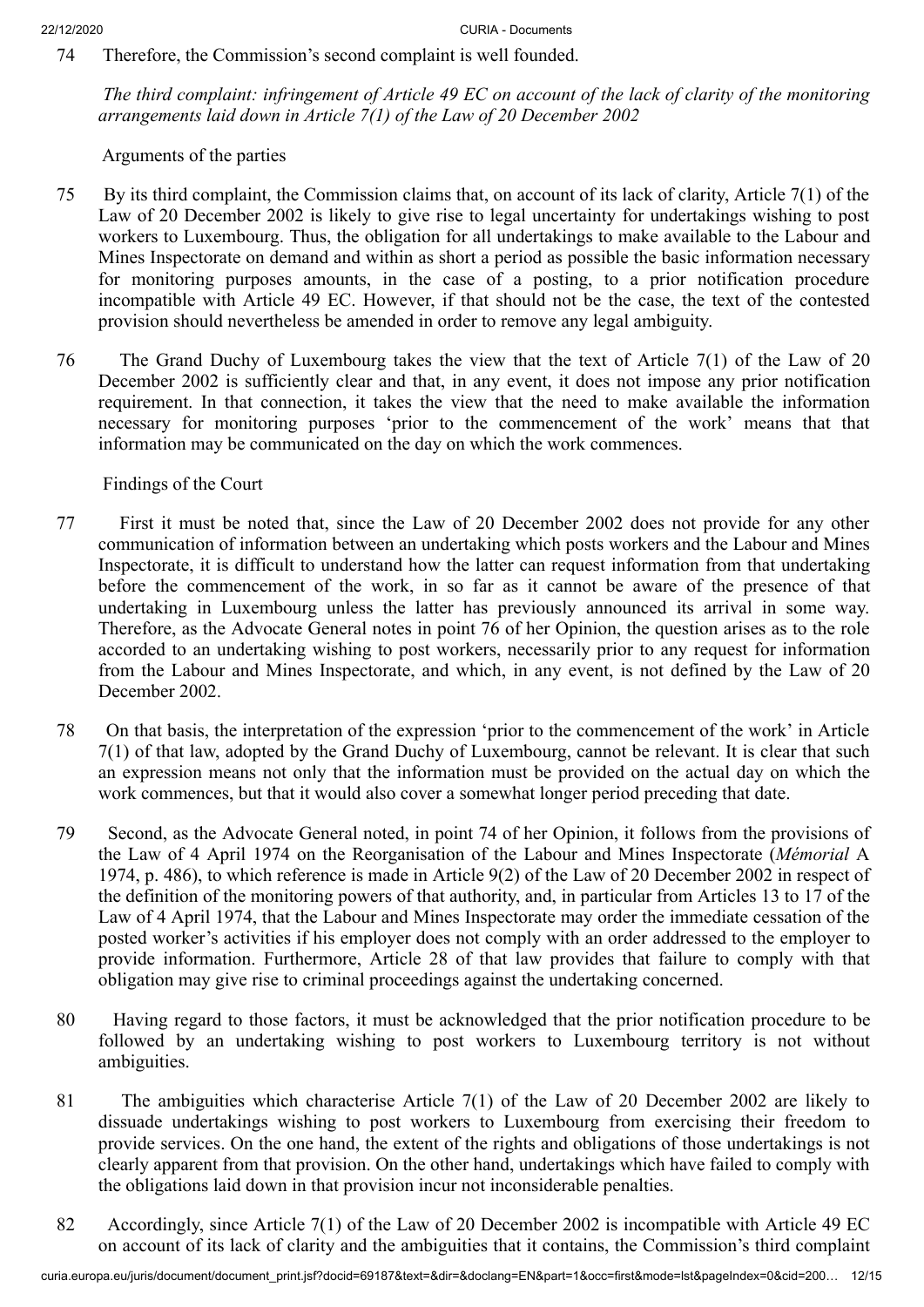is well founded.

*The fourth complaint: infringement of Article 49 EC by reason of the requirement that the undertakings designate an ad hoc agent residing in Luxembourg to retain the documents necessary for monitoring by the competent national authorities*

Arguments of the parties

- 83 By its fourth complaint, the Commission takes the view that, by requiring undertakings whose registered office is outside Luxembourg territory and which post workers there to deposit, before the start of the posting, with an ad hoc agent residing in Luxembourg, the documents necessary for monitoring compliance with their obligations under the Law of 20 December 2002 and to leave them there for an indeterminate period after the provision of services has ceased, Article 8 of that Law constitutes a restriction on freedom to provide services. The system of cooperation and exchange of information provided for in Article 4 of Directive 96/71 makes such an obligation superfluous.
- 84 The Grand Duchy of Luxembourg states, first of all, that the cooperation mechanism to which the Commission refers does not enable the competent administrative authorities to carry out ordinary checks with the necessary effectiveness. Next, it contends that the contested national provision does not require any specific legal form with respect to the role of agent. Lastly, apart from the deposit of the documents necessary for monitoring with the agent for a period following the posting, the documents do not have to be lodged until the day on when the provision of services concerned begins.

- 85 It is not disputed that the obligation provided for in Article 8 of the Law of 20 December 2002 involves an additional administrative and financial burden for undertakings established in another Member State, so that the latter are not on an equal footing, from the point of view of competition, with employers established in the host Member State and they may be dissuaded from providing services in the latter Member State.
- 86 First, the contested provision requires that the agent with whom the documents are lodged reside in Luxembourg.
- 87 Second, that provision lays down an obligation to retain the documents relating inter alia to the information referred to in Article 7 of the Law of 20 December 2002, without, however, defining the period over which those documents must be retained or specifying whether that obligation concerns only the period after the service is provided or whether it also concerns a period prior to its commencement.
- 88 In order to justify such a restriction on freedom to provide services, the Grand Duchy of Luxembourg cites the need to ensure effective monitoring by the Labour and Mines Inspectorate of compliance with employment legislation.
- 89 In that connection, the Court has held that the effective protection of workers may require that certain documents are kept at the place where the service is provided, or at least in an accessible and clearly identified place in the territory of the host Member State, so that they are available to the authorities of that State responsible for carrying out checks (see, to that effect, *Arblade and Others*, paragraph 61).
- 90 However, the Court added, in paragraph 76 of *Arblade and Others*, that where there is an obligation to keep available and retain certain documents at the address of a natural person residing in the host Member State who holds them as the agent or representative of the employer by whom he has been designated, even after the employer has ceased to employ workers in that State, it is not sufficient, for the purposes of justifying such a restriction on the freedom to provide services, that the presence of such documents within the territory of the host Member State may make it generally easier for the authorities of that State to perform their supervisory task. It must also be shown that those authorities cannot carry out their supervisory task effectively unless the undertaking has, in that Member State, an agent or representative designated to retain the documents in question. In that connection, the Court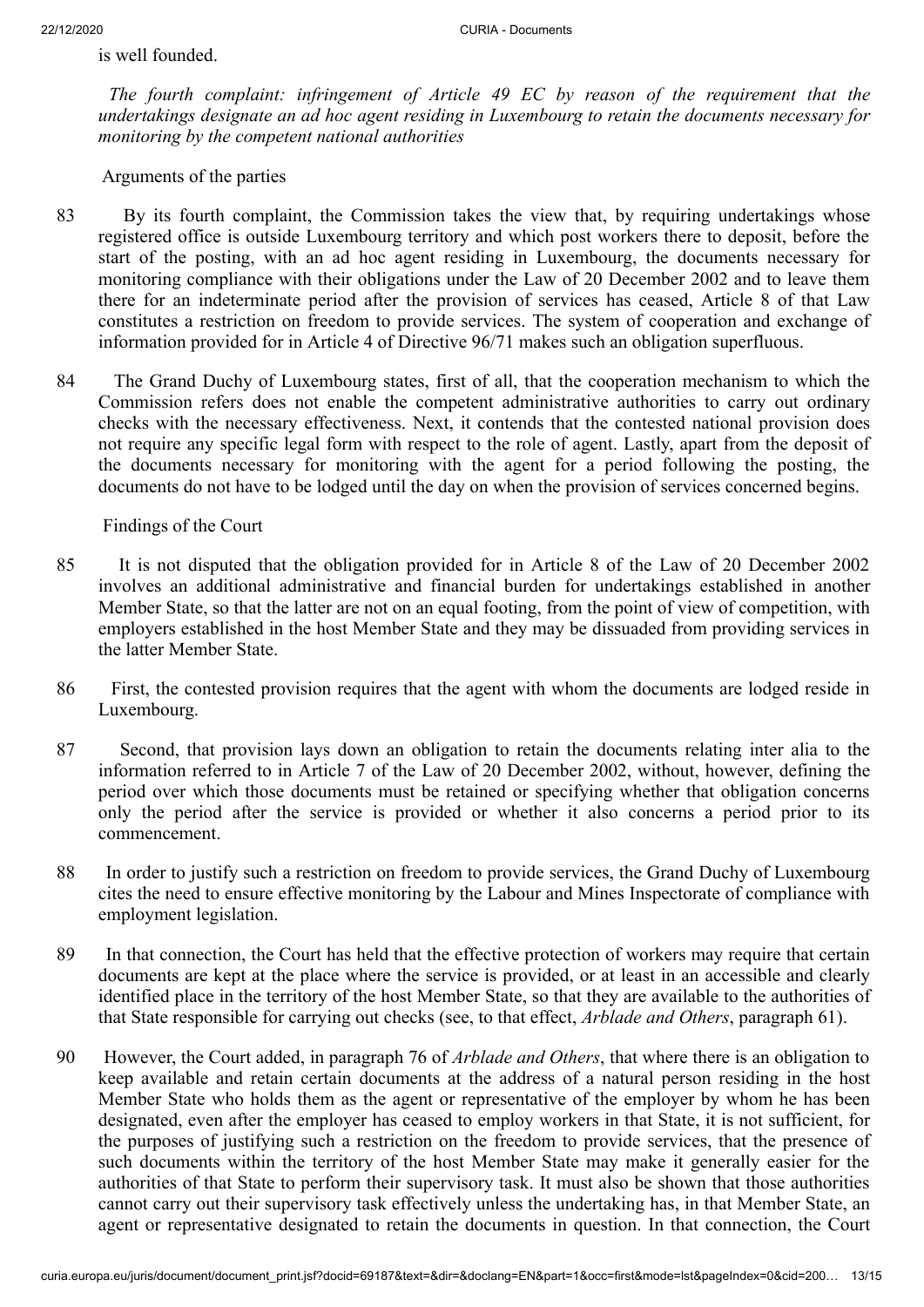has held that a requirement that a natural person domiciled in the territory of a host Member State should retain documents cannot be justified (see, *Arblade and Others*, paragraph 77).

- 91 In this case, the Grand Duchy of Luxembourg does not submit any specific evidence in support of the argument that only the retention of the documents concerned by an agent residing in Luxembourg enables the authorities to carry out the checks for which they are responsible. In any event, a worker present in the place where the services were provided could be designated to ensure that documents necessary for monitoring purposes were made available to the competent national authorities, which would be a measure less restrictive of freedom to provide services and just as effective as the contested obligation.
- 92 For the rest, the Court noted, in paragraph 79 of *Arblade and Others*, that the organised system for cooperation and exchanges of information between Member States provided for in Article 4 of Directive 96/71 renders superfluous the retention of the documents in the host Member State after the employer has ceased to employ workers there.
- 93 Consequently, the Grand Duchy of Luxembourg cannot require undertakings which post workers to do what is necessary to retain such documents on Luxembourg territory when the provision of services comes to an end.
- 94 Nor can such documents be required to be retained by an agent residing in Luxembourg in so far as, since the undertaking concerned is physically present on Luxembourg territory when the services are provided, the documents in question may be held by a posted worker.
- 95 Lastly, it must be pointed out that, although Article 8(2) of the Law of 20 December 2002 does not expressly provide that documents necessary for monitoring purposes must be retained in Luxembourg before the commencement of work, that provision states that the identity of the agent must be communicated to the competent authorities prior to the employment activities envisaged at the latest. Therefore, the interpretation put forward by the Grand Duchy of Luxembourg, according to which the documents do not have to be available until the date on which the work commences, has no basis in the provision in question. In any event, such an obligation to retain such documents prior to the commencement of work would constitute an obstacle to freedom to provide services which the Grand Duchy of Luxembourg would have to justify by arguments other than mere doubts as to the effectiveness of the organised system of cooperation or exchanges of information between the Member States provided for in Article 4 of Directive 96/71.
- 96 It is clear from the foregoing that, since Article 8 of the Law of 20 December 2002 is incompatible with Article 49 EC, the action must be upheld in its entirety.
- 97 Accordingly, it must be held that:
	- by declaring the provisions of points  $(1)$ ,  $(2)$ ,  $(8)$  and  $(11)$  of Article  $1(1)$  of the Law of 20 December 2002 to be mandatory provisions falling under national public policy;
	- by failing fully to transpose Article  $3(1)(a)$  of Directive  $96/71$ ;
	- by setting out, in Article 7(1) of that Law of 20 December 2002, conditions relating to access to the basic information necessary for monitoring purposes by the competent national authorities with insufficient clarity to ensure legal certainty for undertakings wishing to post workers to Luxembourg; and
	- by requiring, in Article 8 of that Law, that documents necessary for monitoring purposes be retained in Luxembourg by an ad hoc agent resident there,

the Grand Duchy of Luxembourg has failed to fulfil its obligations under Article 3(1) of Directive 96/71, read in conjunction with Article 10 thereof, and Articles 49 EC and 50 EC.

**Costs**